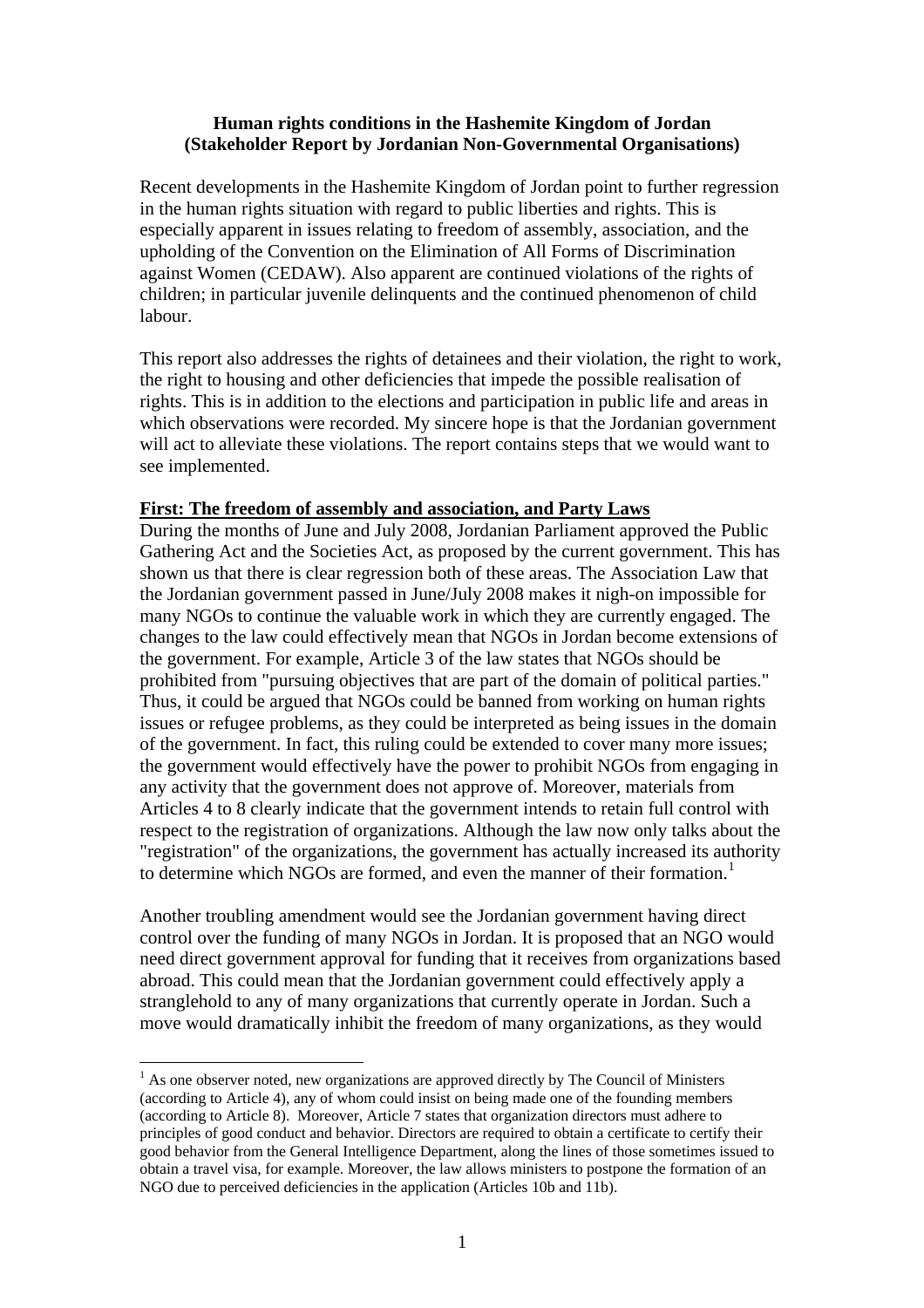have to consider whether or not their activities could precipitate an end to their funding. Infringements on this law would carry a minimum three-month prison sentence.

The law of assembly, despite some improvements in some articles, does not revive the principle of freedom of assembly, which was guaranteed by applicable law in 2001. Whilst the law previously only required organisers to notify the government of any proposed public gathering, the law was previously adjusted so that written approval was required from a minister for any demonstration, gathering or protest. A minor improvement has been noted with these changes; if there is no reply from the government in 24 hours, then approval can be assumed (applicants previously had to wait three days), it is disappointing not to bare witness to the progression promised in 2001. Governmental approval must also be sought for events such as conferences or training courses taking place in common spaces such as hotels or conference centres.

In 2007, a new law to govern political parties was passed. This law gave the authorities an increased chance to interfere in the internal life of parties, and automatically puts parties under the control of the intelligence services. The law also allows many punishments to be meted out against parties, and prohibits criticism of Jordan's allies. The law fixes the number of founding members of a party at 500, so a new party cannot be founded with less than 500 members.

#### **Second: the rights of women**

 $\overline{a}$ 

2007 saw a positive development with regard to the limited rights of women. The final ratification of the Convention on the Elimination of All Forms of Discrimination Against Women (CEDAW) saw the Government publish the Convention Official Gazette No. 4839 dated August 1, 2007. However, the following observations must be made:

1. The Jordanian government kept to the reservations of 1992, when it initially ratified the Convention. The government justifies the sometimes discrimatory nature of the Convention by pointing to the dangerous situations that surround Jordan, and the fear of demographic change. It is also argued that they are looking to maintain a culture of community, so progress cannot be the same as in other parts of the Arab world. 2. The government has not addressed legislation that prevents children of non-

Jordanian fathers from attending public schools<sup>[2](#page-1-0)</sup>.

3. The National Commission for Women (JCWA), set up by Jordan to monitor the implementation of CEDAW Convention, has inadequate powers conferred upon it and insufficient funding to implement its tasks. The Commission has also failed to be the tool that could stand up to the government and assure the implementation of the Convention<sup>[3](#page-1-1)</sup>.

<span id="page-1-0"></span> $2^{2}$  Because of this ruling, mothers of non-Jordanian children must often pay high premiums in order to enroll their children in school. This further increases on families, and contradicts millennium development goals. The Jordanian government's continued denial of children's citizenship, as well as the denial of a woman's right to divorce, housing, or emergency accommodation is a direct violation of Article 2 of CEDAW.

<span id="page-1-1"></span> $3$  Reports III and IV to CEDAW saw no need to add the word "gender" to the line in the Jordanian Constitution "no discrimination of Jordanians on grounds of race, colour or creed." This was in spite of the recommendations of the 1993 National Charter. The absence of a constitutional court is also justified by the reports, in spite of demands from the UN CEDAW committee. The central women's rights issues come from the absence of progress on the following CEDAW recommendations: - Item 9, paragraph 2, concerning the law of nationality. -Item 15, paragraph 4, concerning freedom of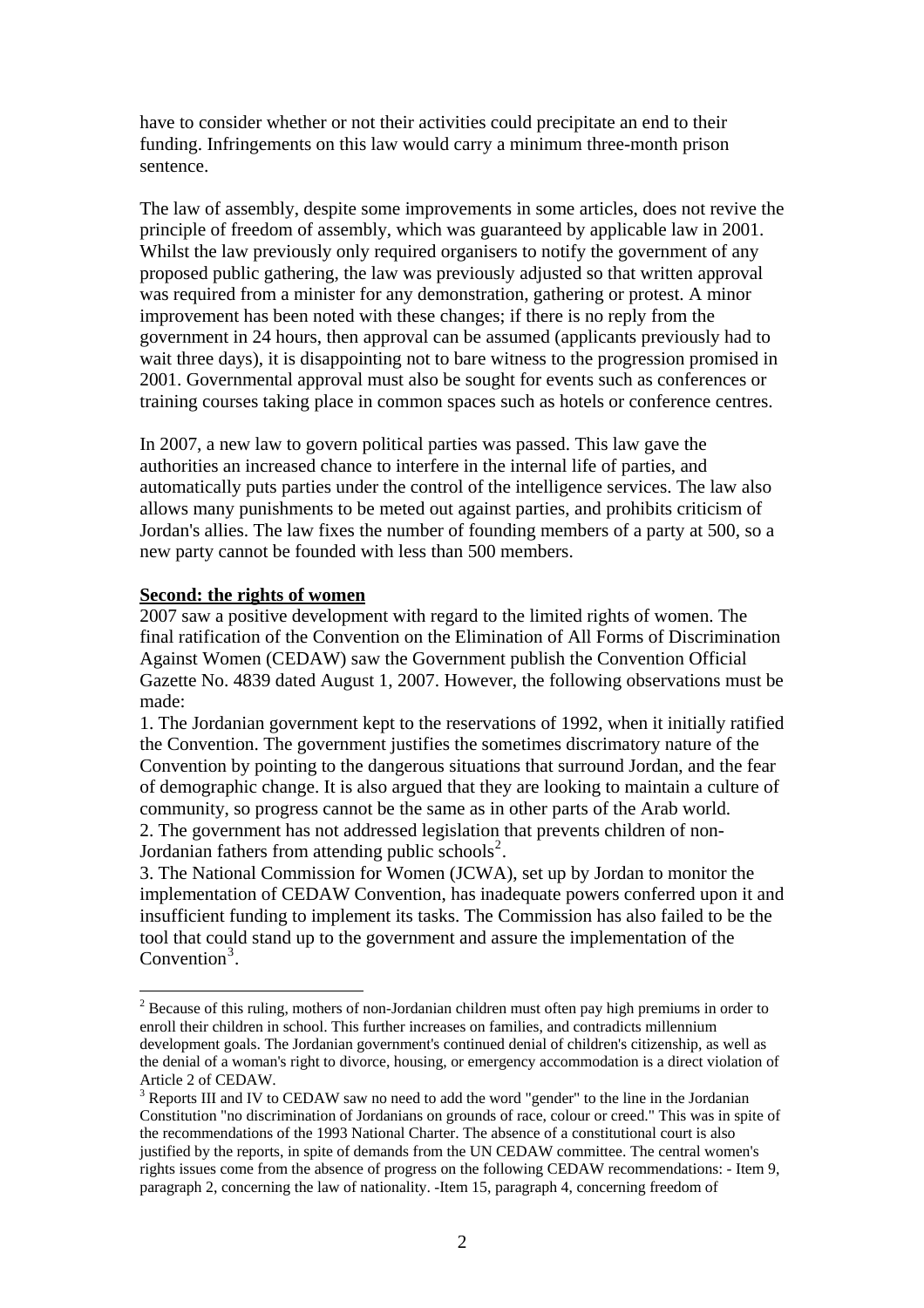4. There are restrictions on freedom of housing and accommodation for women. Article 37 of the Code of Personal Status reads that "the wife must obey the husband and move to live with him wherever wants."<sup>[4](#page-2-0)</sup> Nor can women yet demand divorce, due to the government refusing to amend the existing law in 2006. Men are also entitled, as Muslims in Jordan to a maximum of four wives at one time(although there are some controls on the first marriage.)

2008 saw a more positive development, whereby a new law on domestic violence was ratified, but there is still the issue of 'honour killings' not being addressed by law. The perpetrators stand not as common criminals, but benefit from the "extraordinary circumstances" clause in the Penal Code (Article 98), allowing the accused to take the rôle of a 'hero' who defends the 'honour' of the family. The endangered women are jailed for their protection, and their release can only be granted by one of her male relatives<sup>[5](#page-2-1)</sup>. The detained woman are eventually transferred to a 'home shelter,' or 'Dar Al-Wefaq,' of which in Jordan there are currently 3, with a total of 100 spaces for detainees.

5. Some positivity, albeit limited, can be elicited from the fact that there are a number of women ministers in government and judicial positions, due perhaps to the 'quota policy' implemented by CEDAW.<sup>[6](#page-2-2)</sup> The negative reflected in both the election law and party law, which dictates that there must be a certain percentage of women in these roles, in response to Article IV of CEDAW. These percentages are quite small and can be seen as arbitrary.

6. Palestinian refugee women in Jordan face many forms of exclusion and difficult living conditions. In addition to being victims of war and occupation displaced 60 years ago, they suffer from the weight of social responsibilities and political isolation, discrimination and violence. Hundreds of thousands of refugees live in 13 refugee camp run by the UNRWA.

Recommendations:

1. Amend the sixth paragraph in the constitution to refer to gender equality 2. Ratification of CEDAW, the Convention on the full withdrawal of reservations about 3 articles in the Convention.

3. The signing of the Additional Protocol of CEDAW.

4. Support the National Commission for Women as a supervisory body entrusted with the tool and application of CEDAW.

5. Put instructions on the entry into force of the law against domestic violence, and to increase the number of 'home shelters' in Jordan for violated women.

6. A law on equality and non-discrimination that criminalizes violence against women is required; one that punishes any violence, abuse or discriminatory practices against women.

7. The personal status law must be adjusted in line with the spirit of international

movement. -Item 16 (c, d, g, j) primarily concerning issues pertaining to marriage and divorce, and the rights of the woman.

<span id="page-2-0"></span><sup>&</sup>lt;sup>4</sup> This law is particularly unjust and in contradiction to CEDAW, as it means that victims of domestic violence are sometimes made to move away from their families and other support networks if the husband's will is such.

<span id="page-2-1"></span><sup>&</sup>lt;sup>5</sup> Two years ago, a shelter was founded to protect victims of domestic violence, maltreatment and sexual abuse. However, no NGOs are allowed access to the victims, as the owner of the shelter has been instructed to only deal with the Department of Family Protection. Thus, the victims can only seek governmental help.<br><sup>6</sup> These quotas include: 20% women in the Municipal Elections of 2007, 6 out of 110 seats in the

<span id="page-2-2"></span>House of Representatives and the presence of 7 female aides in the Senate.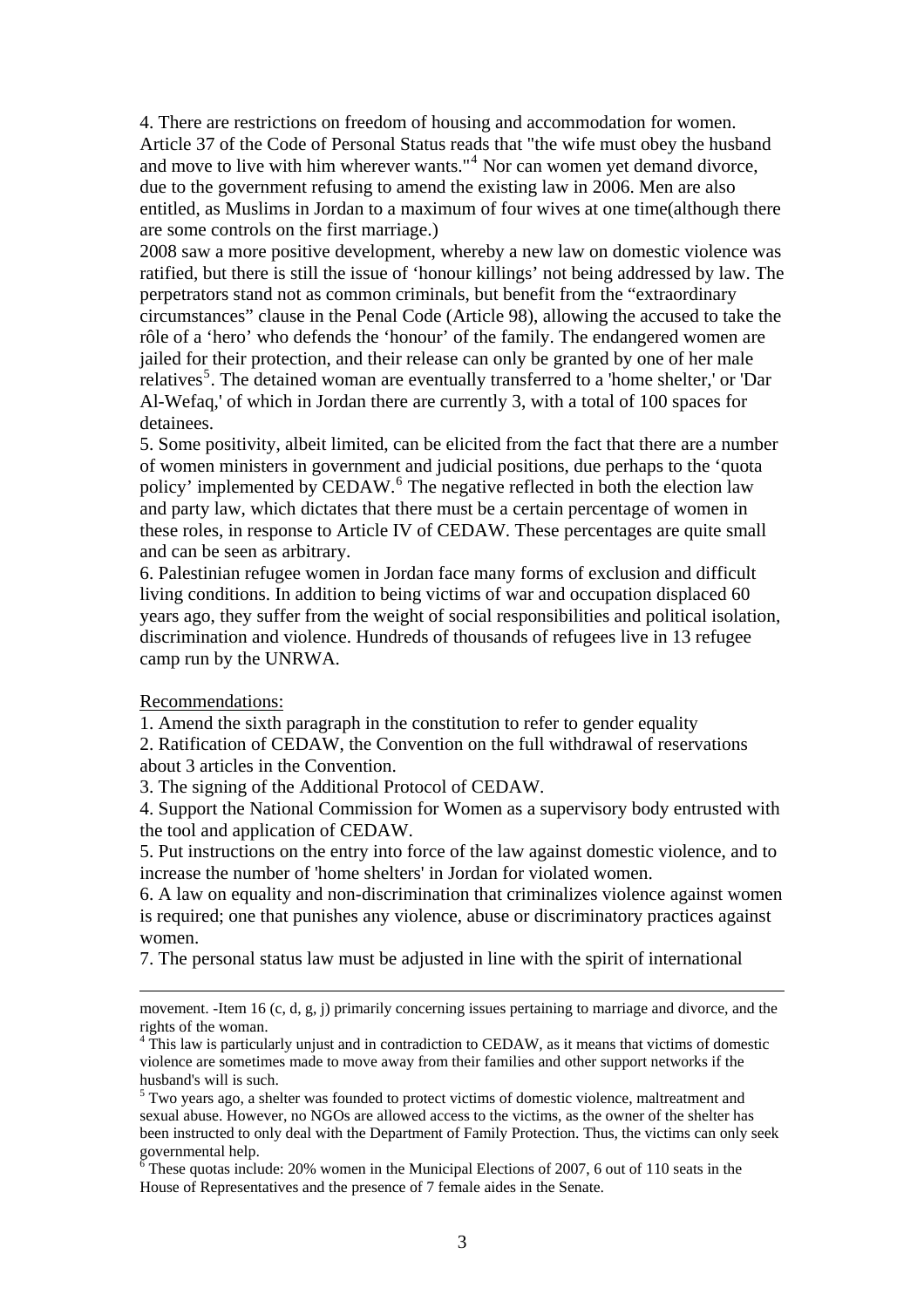conventions.

### **Third: Rights of the Child**

The achievements of the Jordanian government in ratifying the Convention on the Rights of the Child in 2006 and publishing it in the Official Gazette, fourteen years after signing it, represents a point of progress and the recognition of the importance of this issue. But the government must make further progressions.

With regard to the law of justice,

To ensure compliance with international norms, the following suggestions and observations should be considered:

1. Raise the age of criminal responsibility to 12, and keep children within their communities if detained to ensure communication with their family.

2. Take certain steps in the event of detention, such as separation of children from adult detainees.

3. The establishment of specialized juvenile justice fora to inform the security services and parliament, and take necessary action to expedite action on juvenile cases.

4. Introduction of non-custodial measures and the creation of an expanded system of alternatives to deprivation of liberty.

5. Allow the children to enjoy their rights to education, employment, training and communication with the outside world and to integrate with society.

6. Improved legal aid for children in trouble with the law.

7. Work on the training of juvenile court judges, which could perhaps direct their attention the existing international conventions and standards related to children's rights.

Work to prepare public opinion to accept the events after leaving the juvenile welfare institutions and working to help the events to avoid a return to delinquency and delinquency.

# With regard to child labour

Although the Jordanian Labour Act was amended in 2002 to prevent children from hazardous work harmful to health, and although the Labour Code inhibits the employment of children under 6, the growing phenomenon of child labour in Jordan, especially in tourist areas and garages must be properly addressed<sup>[7](#page-3-0)</sup>. In attachment to this report is a recent study on child labour in Jordan.

In light of this study, we recommend the following: tighten up actions and prosecution by the authorities responsible for overseeing the implementation of provisions relating to the use of child labour; events and toughening penalties on employers who employ children.

# With regard to spending on children

 $\overline{a}$ 

Although the Jordanian Personal Status Law has committees estranged parents to support their children financially, it is noted that the amounts awarded by Jordanian Sharia courts are usually totally insufficient to support a child. Therefore, we must

<span id="page-3-0"></span><sup>&</sup>lt;sup>7</sup> Statistics indicate that there are more than 32,000 children aged 5 to 17 currently in employment. Worryingly, 27% of children currently employed in the agriculture industry are exempt from the provisions of the Labour Act (principally those who work in family enterprises), and are therefore afforded no protection.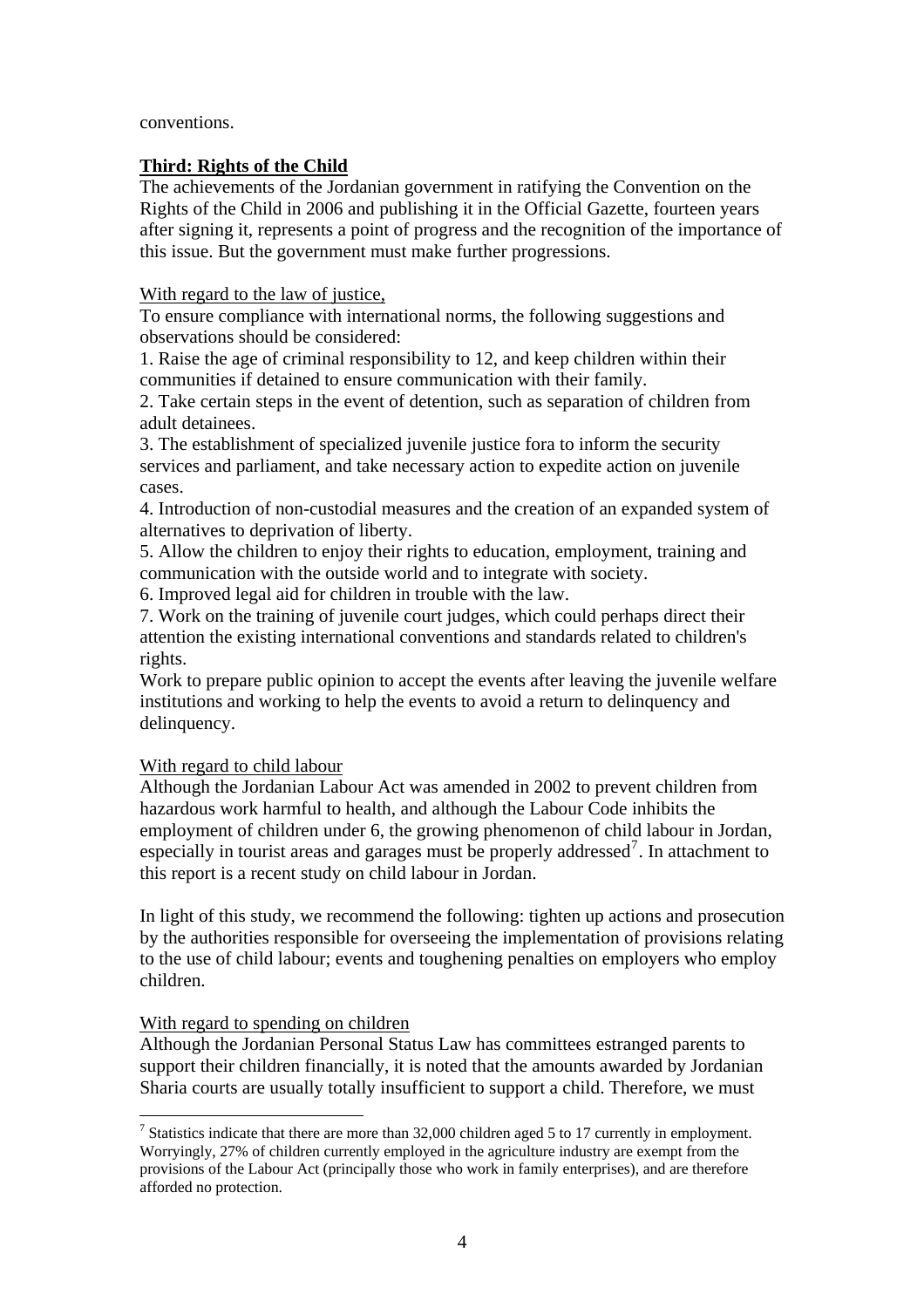work on amending the law so that it sets a minimum of expense that is adequate for the child, and that ensures that the child will not have to turn to labour increase their quality of life.

### With regard to nationality

The indirect discrimination against children and mothers through the nationality law that does not grant citizenship to children of non-Jordanian fathers is clearly a violation of the rights of the child. The nationality law must be amended so that a Jordanian mother can ensure the citizenship of her child, thus promoting the best interest of her offspring.

# **Fourth: labour rights**

 $\overline{a}$ 

A. Labour laws do not protect Jordanian workers in terms of rights and benefits. Workers covered by the Jordanian labour law and workers covered by the law of civil servants are not covered by any law and they lose their rights in accordance with the Jordanian Labour Act Article 3. Excluded from the application of the law can be noted public servants and municipal employees, the employer's family members who work without pay.

We note through the above-mentioned that the workers are equal in rights and guarantees not only in terms of legal and judicial authority but also in terms of lack of equal rights and that these workers, have been discriminated against and divided categories. Of these, a wide range of workers in Jordan, including but not limited to (health insurance, social security). This requires standardization of labour laws and one law applying to all workers in the kingdom .One that does not exclude any of the Labour Code categories of workers, particularly agricultural workers and domestic workers, who constitute a large proportion of the workforce in the Kingdom.

- B. The large number of workers who work under Saudi law are not permitted to join the trade unions. According to statistics with the Ministry of Labour, expatriates, number at 450000, however we believe their number is larger.<sup>[8](#page-4-0)</sup>
- C. The minimum wage in Jordan is largely below the poverty line. The poverty line calculated one year ago stood at monthly wage of less than 556JD. However, the minimum wage currently stands at 110JD. The Commission charged in accordance with the law, to determine the minimum wage for workers and actors is almost non-existent in the light of rising prices. The government acknowledged the existence of such rises in the prices for food, medicine, fuel and most goods. These effects could have been offset with a raise in the minimum wage for workers, however, the Committee did not

<span id="page-4-0"></span><sup>&</sup>lt;sup>8</sup> Article (108), paragraph c / 1 of the Jordanian Labour Act requires the founder of any trade union of employers and trade unions to join in the request (to have Jordanian nationality), the text does not enable expatriates to defend their rights within union organizations and deprives them of collective bargaining on their behalf. This makes this group vulnerable to exploitation and abuse in the absence of organization. Here, we recommend that there be equality between workers and fellow Jordanian expatriate workers members of trade unions, we hope they will soon enjoy their right to exercise trade union action.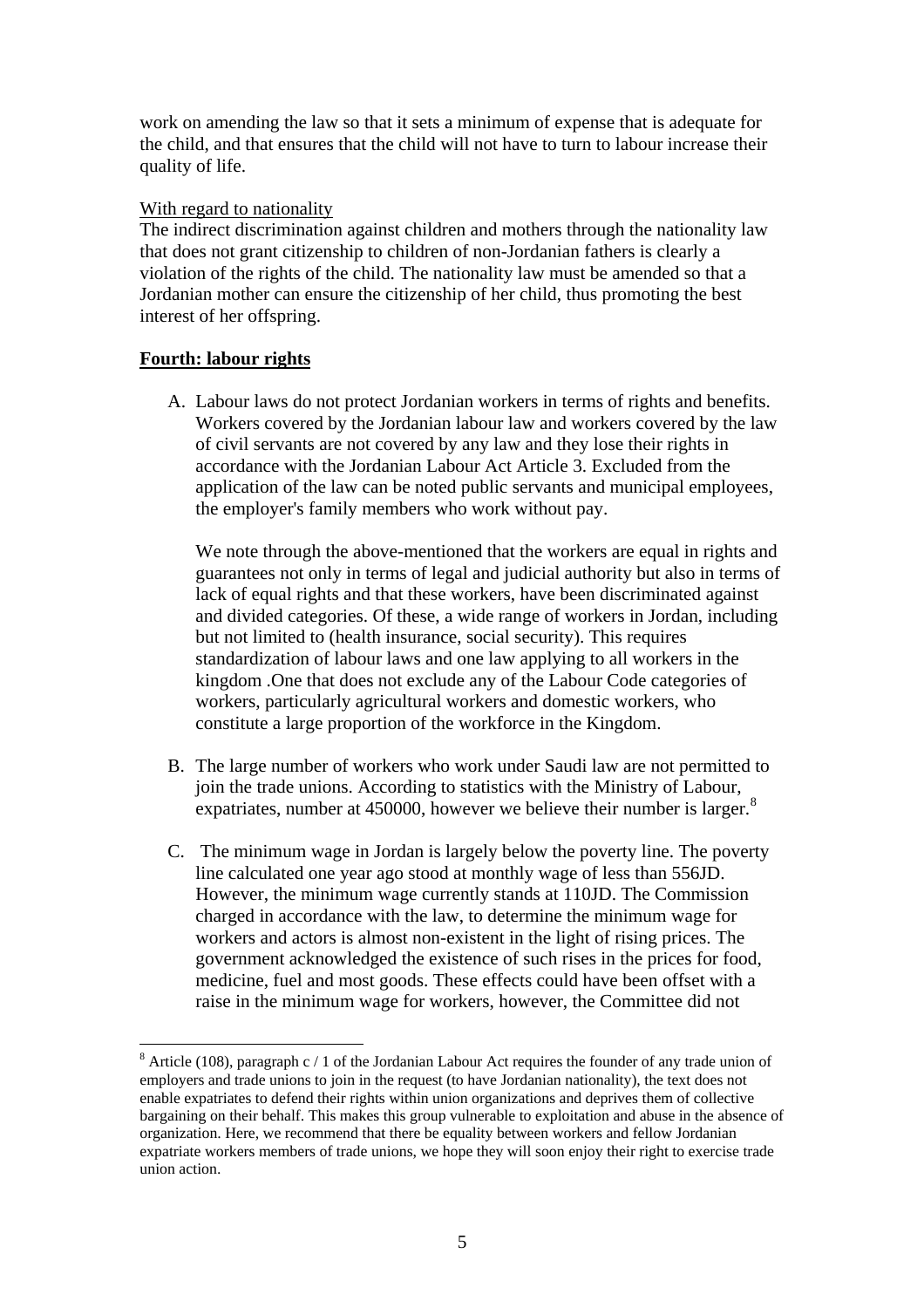meet, was not raising the minimum wage, and although the state lifted the salaries of its employees, there remained close to one million and two hundred thousand workers(those working in the private sector)without an increase in their salaries. There is a phenomenon in Jordan called Al-Miyawama workers. The Al-Miyawama Group, which works for only one day or a few days, which requires a specific terms for the nature of the work done has been exploited by private employers This leads to irregularities in the work and access to their labour, health insurance and social security ; the employer may terminate employment at any time and without giving any reasons not entailing, further more, any legal responsibility. It can be said that this category of workers is one without rights. One of the workers working under this so-called tag for more than seven years was never asked to prove or sign a contract that protects their rights.

D. The lack of equal salaries and wages of workers and the Jordanian expatriate workers, the workers inability to create union organizations and the low wages paid by employers who rely on foreign labour r and dispensing with the national employment have drastic consequences on the social landscape of the country,. A recent study published in a newspaper (Jordanian Constitution) noted that expats represent 20.4% of Jordan's unemployment, signalling a significant phenomenon of unemployment in the ranks of expats, since the rate of unemployment in Jordan is 13.1%, according to statistics of the same study.<sup>[9](#page-5-0)</sup>

#### **Fifth: The conditions of prisons**

 $\overline{a}$ 

International conventions are in place to ensure the human right to liberty and personal security. The Jordanian constitution guaranteed in article 8 that no person shall be arrested or imprisoned except in accordance with the provisions of the Act. It identifies the Code of Criminal Procedure, to which prison officers and officials must adhere when dealing with the accused. There is a set of controls and restrictions formalities to be observed in these cases.

Ten prisons in Jordan contain more than 7500 people. Here, we will provide some observations about prison conditions in Jordan in terms of non-compliance with international standards, as follows.

1. Jordan's prisons suffer from overcrowding and this can affect the psychosocial and economic state of prisoners. A result of overcrowding and the failure to observe the minimum rules for the treatment of prisoners, led to riots in the

<span id="page-5-0"></span> $9$  According to statistics of the Ministry of Labour Jordan in 2007, the number of expats came to 315.3 A. There are large numbers operating without a license, and expats unlicensed exploited by employers .This is evident in workers employed in the industrial zones known as QIZ's , where the number of expatriate workers and workers range up to 36928 as statistics of the Ministry of Labour show. Reports issued by institutions of civil society and international reports highlight the difficult working conditions, long daily hours, low salaries, lack of adequate housing and lack of health insurance or social security. All of this could protect workers from human trafficking and being taking advantage of at the employer's needs.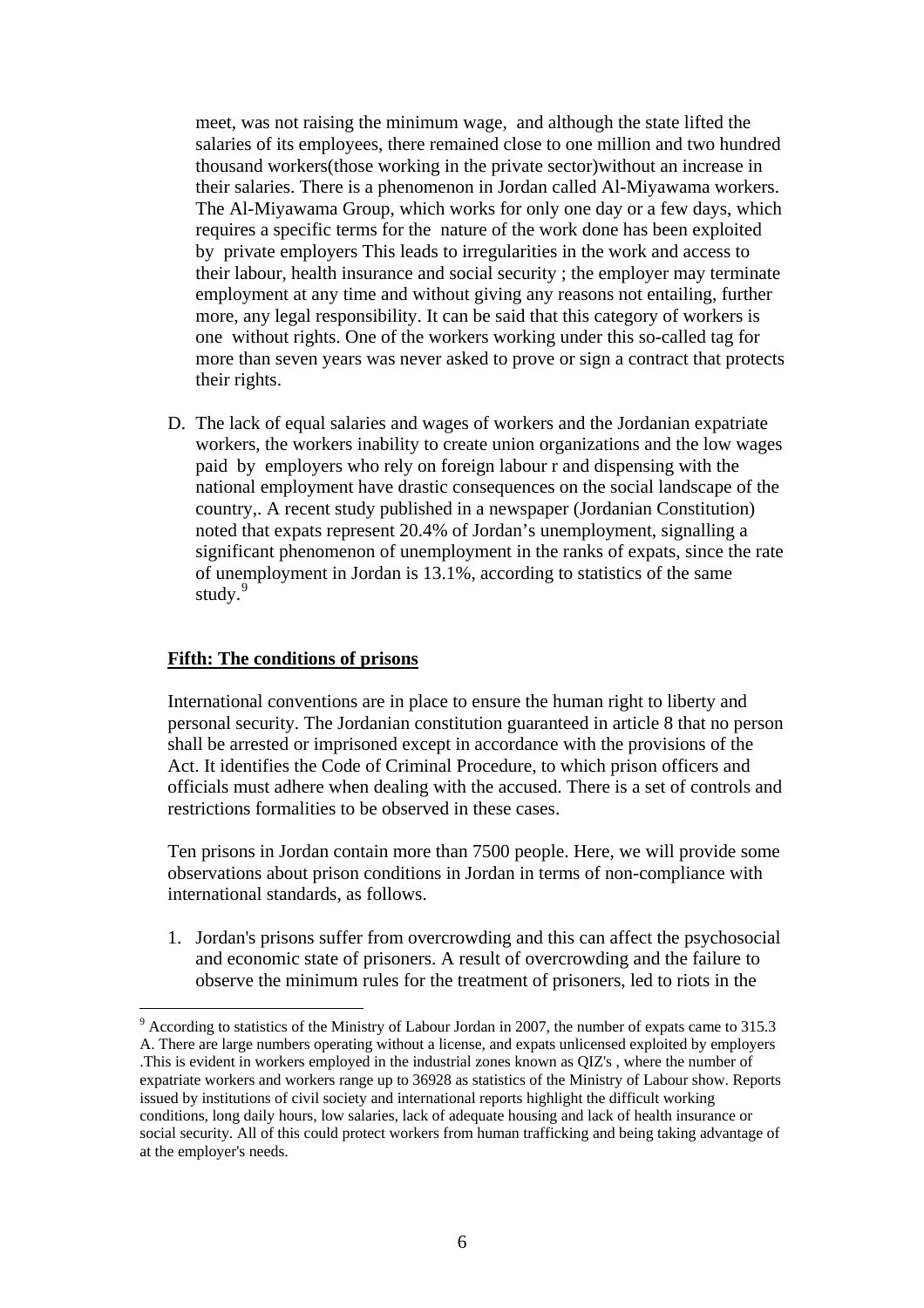Mawker Prison, 70 Kilometres away from the capital Amman.<sup>[10](#page-6-0)</sup> This followed the death of three prisoners due to combustion in the April 14, 2007 riot in the same prison.  $^{11}$  $^{11}$  $^{11}$ 

2. Some Jordanian prison inmates complain of the lack of cold water to their prisons. This does not allow them to wash their clothes, use their air conditioning and, as there are no large windows or fans, this may create cases of suffocation and skin diseases for some inmates. Furthermore, the inadequate quantity of food and poor eating (only two meals, breakfast and dinner, are served) have left the inmates disgruntled.

3. A law in Jordan gives the state broad powers to arrest wanted persons. (Crimes Prevention Act of 1954) This law is an infringement on the right of personal liberty .Administrators are still using their powers under the need to control and maintain public order and have thus frequently compromised most essential legal guarantees<sup>[12](#page-6-2)</sup>. According to the report of the human rights situation in Jordan in 2007 issued by the National Centre for Human Rights, the number of persons arrested since 31/10/2007 is 12178.Of these, 10214 are Jordanian citizens,

The police claimed that the prisoners blocked the cell door to prevent guards from opening it, but one eyewitness denied this and described in detail how the prisoners were shouting at policemen and prison guards to open the cell door. It is also said they stood watching for about 10 minutes before The cell doors opened from the burning, other eye-witnesses said that before opening the door the gendarmes fired an explosive gas inside the cell, it was finally reported that the gendarmes opened fire on a prisoner and shot him in the chest using one or more rubber bullets.

<span id="page-6-1"></span> $11$  Information from complaints of the Arab Organization for Human and by the Organization Patark in their joint report.

<span id="page-6-0"></span> $\overline{a}$  $10$ In an independent investigation on the circumstances surrounding the death of three prisoners, the organization said that, despite the evidence of the existence of ill-treatment and possible criminal conduct by prison officials, the police was however informed by the Department of Human Rights Watch that the investigation on the incident proved their innocence. Prison officials confirmed that they acted correctly.

According to BBC Arabic.com "the families of prisoners have confirmed that troops and riot police stormed the prison, such as Optical at noon on Tuesday, resulting in casualties and possibly death, hours after the occurrence of riots in prison Desert"

According to the organization Human Rights Watch on the afternoon of April 14 in the newly built prison 28 inmates in cell No. 3 set fire to sponge sleeping blankets to protest what was happening in the prison. Participated in the protest prisoners residing in an adjacent cell; they did so through screaming, hurting themselves with blunt objects.In response, the prison guards (gendarmerie) entered the prison building to ensure that the cells where the fire raged were evacuated. What happened after that is disputable, but ultimately While civil defense succeeded in extinguishing the blaze, were found in the cells the burnt corpses of Ras Atiya and Ibrahim Ali.

<span id="page-6-2"></span> $12$  Administrators exercised arbitrarily their powers despite a decision by the court. The prosecutor complained that prisoners should be released on bail and not after being detained by officials. This also applies to persons who have been acquitted; this clearly shows the lack of respect for judicial decisions and thus significantly questioned the principle of the rule of law. On the other hand officials resorted to impose administrative fines on persons released on bail. According to the Attorney General's offices, amounts paid by detained persons may reach 200 JD.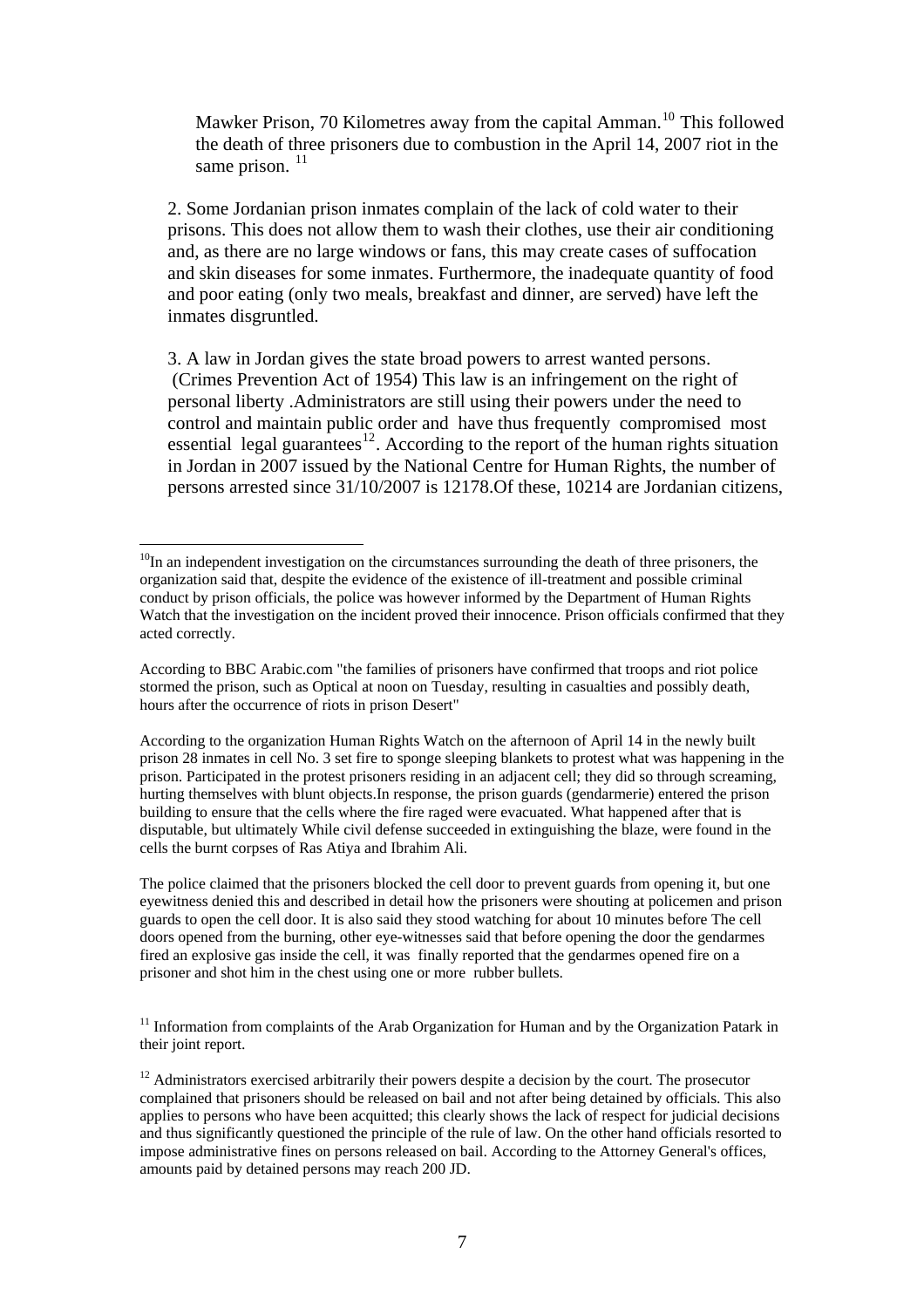and 1964 are of other nationalities. The number of those detained for administrative reasons is at 81 and this for many different reasons.

4. The question of beatings, ill-treatment and detention centres also exists within both security posts and with regards to the behaviour of intelligence services.<sup>[13](#page-7-0)</sup>

5. It should be noted that in a number of cases, prisoners far from their home areas were denied access to their family, and had to endure hardship and fatigue .People from southern Jordan put in a prison located in northern Jordan and vice versa, created the issue of how to maintain and preserve relationships with family and friends.

6. Penal systems are still lacking in judgement of alternative penalties. Imprisonment is seen as a device for punishment, and holds no connotations of rehabilitation. It must be said that the principle of retaining prisoners should be in accordance with human rights and fundamental freedoms. Finite sentences should also be applied, with the logic that prisoners will, sooner or later, be reintegrated in society. It is therefore imperative that they receive a progressive rehabilitation for a safe return to the community and their reintegration into society as ordinary citizens.

#### **Fifth: Elections**

 $\overline{a}$ 

In the summer in 2001, King Abdullah II commissioned the government to prepare a new election law, to contribute to the development of political life and democracy. This included the activation of a law regarding the role of civil society institutions.

The government proposed a new law, Law No. 34, in 2001, which included the new election law to lower the voting age from 19 to 18. It is now possible for each person having reached 18 years of age on the first day of the election year to participate in the ballot .It also dealt with the civil registration services used to prepare the electoral register and the use of personal identification cards that bear the names of the constituency for the election of a citizen .This card, in addition to allowing voters to cast their votes in any polling station in their constituencies, also enables them to participate in the count of results at polling stations themselves. The law also included an increase in the number of parliamentary seats to 110 seats, including 6 added seats reserved for women. According to the law of elections, 27 seats in the Council are distributed to women and minorities; Circassian, Chechnyans, Christians and Bedouins in three circuits (Central, North

<span id="page-7-0"></span><sup>&</sup>lt;sup>13</sup> In this context, the National Centre for Human Rights received three complaints about this during one visit addressing intelligence services operating on complaints and grievances from detainees. These complaints included the following:

<sup>1 –</sup> The status of living in isolation rooms and solitary confinement.

<sup>2 –</sup>The length of detention periods ranging from one to seven months.

<sup>3 –</sup> The inability to conduct telephone communications with their families.

Although the visits were carried out by the National Center for Human Rights, the visit was not abrupt and took place in cooperation with the General Intelligence Department.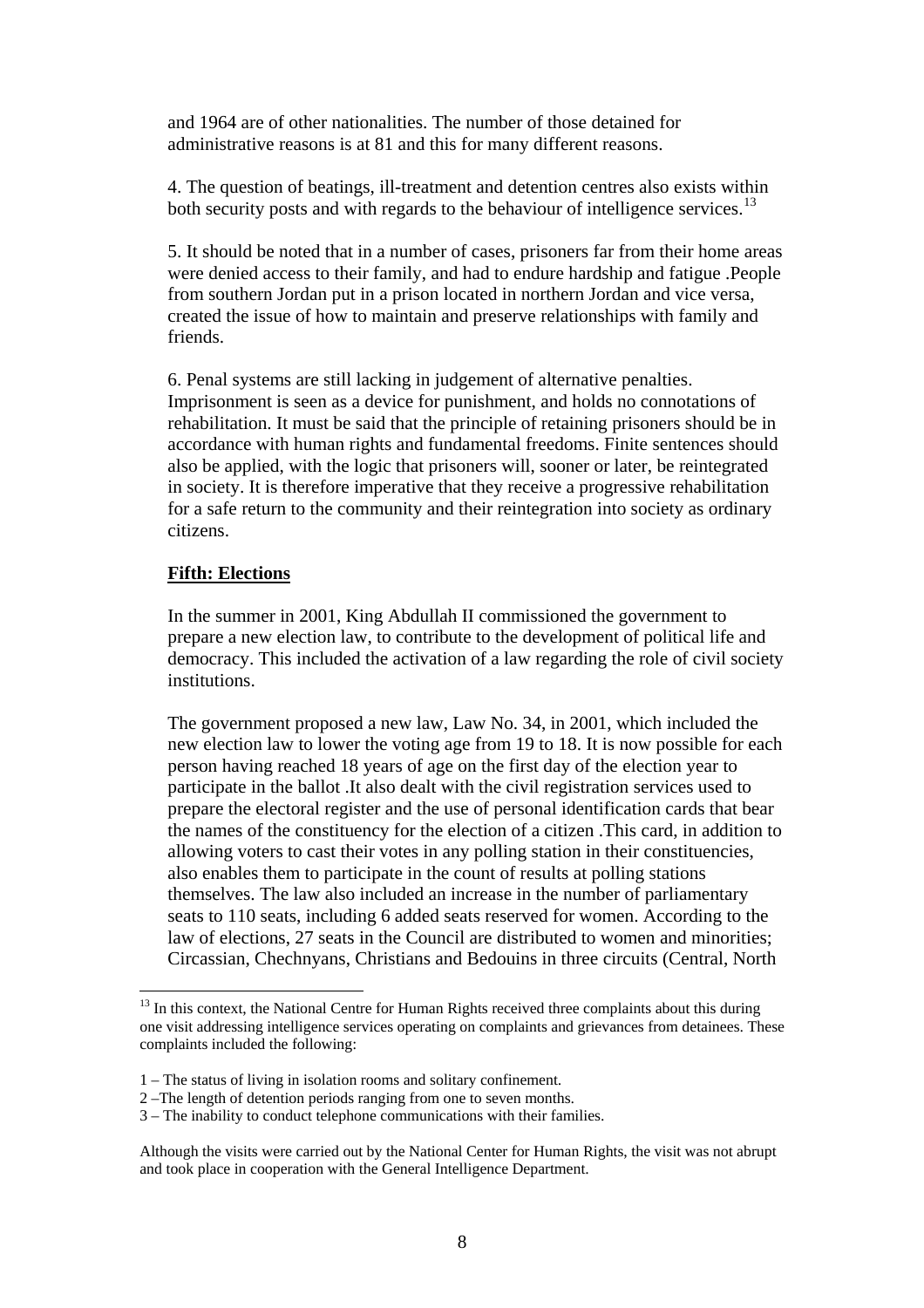and South).<sup>[14](#page-8-0)</sup> We argue that the reason that positive political reforms have not been witnessed in Jordan because of the lack of proportion in dividing seats amongst constituencies. Thus, even if elections in Jordan are free, they are not fair.

#### Notes on the election law:

 $\overline{a}$ 

1. The Law did not take the principle of full judicial supervision of elections or the formation of an independent national commission for this purpose. The supreme committee was formed to supervise the elections and to decide on all matters brought to its attention by the central committees formed under the chairmanship of the Minister of the Interior. The government (executive branch) dominates the electoral process, through the presence of representative within the judicial authority and does so in two ways: first, the judicial power represented in these committees is vested in a single individual. Secondly, other members of the Committee are government officials affiliated to the executive.

2. By comparing the ratio of the number of seats in each circle with the number of persons registered for the election, it can be said that some provinces were given a much lower proportion of seats than the percentage registered for the election, while others were given a higher proportion of the seats compared with those voters enrolled. What can be concluded from this is that the electoral system has allocated 49 out of 104 seats for 72% of the population of the provinces of Amman, Irbid and Zarqa, compared to 55 seats for 28% of the total population of the country. Thus, the parliamentary majority represents in fact, 23% of Jordanian citizens.

3. Jordan's election law made no reference whatsoever to any participation of political parties in the electoral process. Smaller parties are forced to nominate candidates that are approved by the larger political parties.

4. Article 28 of the Electoral Code of Jordan concerns the right of each candidate or appointee to attend and observe the polling and counting of votes at in any centre in the constituency. The law, however, does not allow for civil society organizations to survey elections.

5. In accordance with the mechanisms provided for by law which govern those who referee the final preparation of the electoral register, the majority of the registered voting stations were not properly publicised. This meant that many on the electoral register were not aware of where they could exercise their right to vote.

<span id="page-8-0"></span> $14$  The system dividing constituencies by 27 seats created: Bedouins in the center, the north and south were given nine seats. Seats for Christians amounted to nine and were distributed among Oman (one seat) and Karak (two seats), Madaba (One seat), Balqa (two seats) and Ajloun (one seat), Zarka (One seat), and Irbid (one seat). Also allocated were three seats for Sharkas and Chechnyans , two in Oman, and one in Zarkas.

Women , were given six seats under Article III of the same system, operated by the candidates in various constituencies in the kingdom winners of these seats.